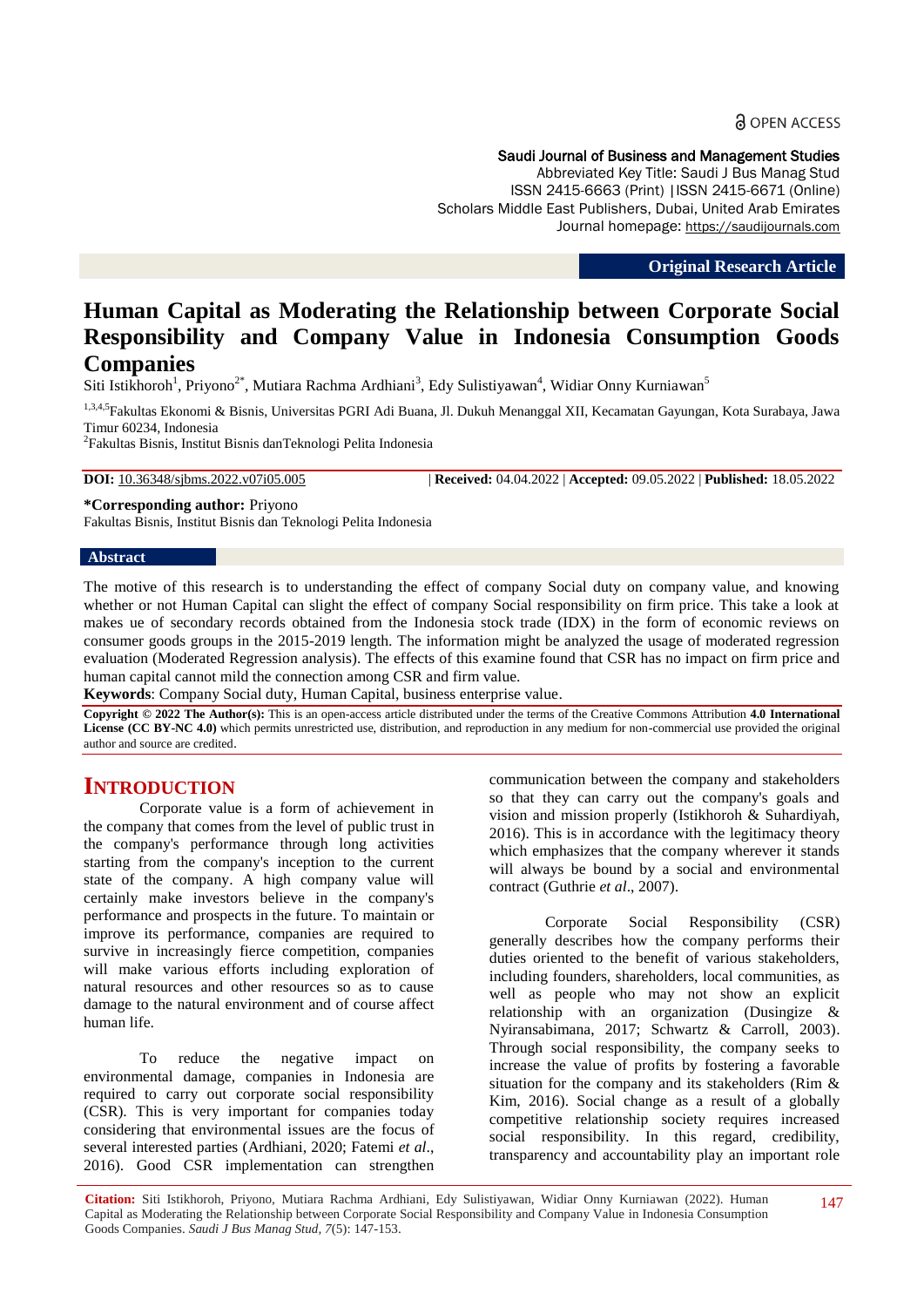for companies seeking to create the healthy and reliable environment they need to support their sustainability.

Companies are directly or indirectly pressured to disclose environmental performance to the public (Deswanto & Siregar, 2018; Sarumpaet *et al*., 2017). In addition to pressure from stakeholders, the community is also aware of the importance of CSR disclosure (Gunawan, 2015). This reflects the community's concern for environmental sustainability. Companies will get a good response if they are able to manage their surrounding environment (Deswanto & Siregar, 2018; Sarumpaet *et al*., 2017). CSR disclosure is also a form of corporate social responsibility related to corporate governance. The company's concern for the environment will create a positive image in the eyes of stakeholders and can have an impact on sustainability and increasing company value (Stuebs & Sun, 2015).

Corporate social responsibility is responsible for the company as a sense of responsibility for the environment around the company. CSR can increase the value of the company at social responsibility for the company as a company's social responsibility. This is proven by research Karina & Setiadi (2020) which proves that CSR has a significant positive effect on firm value. The results of this study are supported by research Stuebs & Sun (2015) which states that CSR disclosure is able to bring a good influence on increasing firm value. On the other hand, research Deswanto & Siregar (2018) states the opposite where disclosure of social and environmental performance has no effect on firm value.

The results of research on the effect of CSR on firm value give mixed results. This illustrates that the successful implementation of CSR that produces corporate value requires competent human beings as implementers. Human Capital is a human or employee who has the expertise, ability, intelligence, knowledge, who can innovate and contribute to the progress of the company. Human capital is one of the keys to the realization of the company's goals. Employees or humans who have expertise, skills and knowledge are needed so that the activities that are the company's goals are achieved. Expertise and skills do not necessarily grow in humans. There needs to be training, opportunities and additional knowledge so that employees can develop according to company expectations (Virna, Sari, & Suprasto, 2018). The existence of a competitive advantage generated by human capital within the company encourages the formation of a good corporate strategy implementation so that the formation of good corporate value.

Companies that have good human capital can facilitate the company's activities in carrying out CSR activities. CSR programs that have been made as good as possible will run optimally if implemented by competent people so as to encourage increased

company value. Based on this, the purpose of this research is to (1) determine the effect of Corporate Social Responsibility on firm value, and (2) find out whether Human Capital can strengthen the influence of Corporate Social Responsibility on firm value.

### **LITERATURE REVIEW AND HYPOTHESES DEVELOPMENT**

Stakeholder theory is a idea that explains how company leadership responds to or manages stakeholder expectancies (Jensen & Meckling, 1976). Stakeholder concept emphasizes organizational responsibility far past simple monetary or financial overall performance. This idea believes that companies voluntarily disclose statistics about the surroundings, society, and highbrow overall performance beyond the necessary necessities to meet the expectations of real or diagnosed stakeholders (Bernardi & Stark, 2018). One shape of voluntary improvement that is currently growing is the disclosure of company Social responsibility. Disclosure of CSR can be a means for a enterprise to provide more whole and complete statistics approximately its sports and their impact on social and environmental social situations (Suhardjanto *et al*., 2007). CSR is a corporate initiative that contributes to sustainable economic development by paying attention to community and environtment, and also emphasizing the balance between economic, social, and environmental aspects (Fatemi *et al*., 2016; Suhardjanto *et al*., 2007).

Community legitimacy is a strategic factor for a company to further develop in the future. It can be used as a means of shaping corporate strategy, especially as it seeks to position itself in an increasingly evolving society (Brooks & Oikonomou, 2018). Basically, Corporate Social Responsibility aims to show the general public the social activities that a company carries out and its impact on the surrounding area. Company legitimacy in the eyes of stakeholders can be carried out with the integrity of the implementation of ethics in business (Brown & Deegan, 1998).

The company discloses CSR with the aim that the community provides legitimacy so that the company remains a going concern so that the company's performance can increase and achieve profits in accordance with the company's targets (Dipraja, 2014). In legitimacy theory, the company tries to stay accepted in its environment by carrying out its operating activities according to the rules that exist in the environment or community around the company (Deegan & Rankin, 1997). In stakeholder theory, information related to social, environmental and intellectual performance will be disclosed voluntarily by the company (Ulum *et al*., 2014). By disclosing CSR, investors will evaluate the company well and can increase investor interest in investing so that the value of the company increases.

**H1:** There is an influence of Corporate Social Responsibility on the value of the company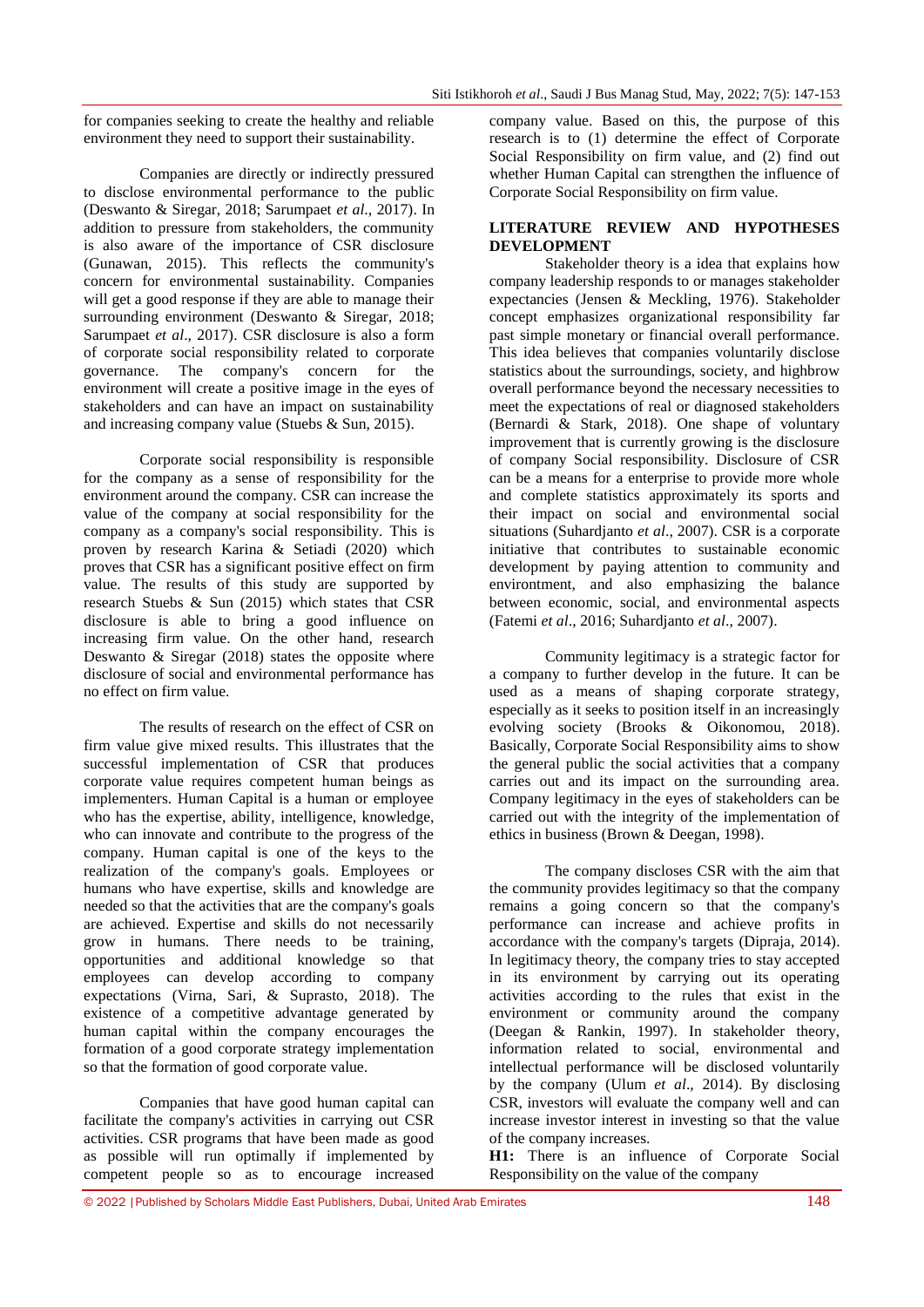Companies that disclose CSR indicate that the company has carried out its responsibilities in environmental, social, and economic aspects. Employee welfare that is fulfilled will make employees work better and be able to innovate for the company. The company is considered capable of using and properly managing the knowledge possessed by employees (human capital) (Mention & Bontis, 2013). The growing industry pattern has created a paradigm that investments made by business people should be balanced between physical assets and non-physical assets. This is in accordance with the resource-based theory, intangible assets, such as human capital that is owned, utilized, and controlled by the company properly can add value to the company and can become a company advantage in business competition (Ardhiani & Nasih, 2019; Mention & Bontis, 2013; Tui *et al*., 2017). The value of a company can be influenced by human capital because it can be an added value for the company in addition to CSR disclosure (Ponga & Amanah, 2015). If the company has a high level of CSR supported by high human capital, it can enlarge the influence of CSR on company value. Companies that disclose CSR can make the value of the company increase when the company's human capital is high (Virna *et al*., 2018).

**H2**: Human capital strengthens Corporate Social Responsibility with Company Value.

### **METHOD**

This observe makes use of a non-experimental approach, particularly the quantitative method. This take a look at uses secondary data received from the Indonesia inventory alternate (IDX) in the form of financial reviews on purchaser items organizations in the 2015-2019 period with documentation statistics series techniques.

### **Population and sample**

This study uses consumer items agencies listed at the Indonesia stock alternate in 2015-2019 because the population. The sampling method used purposive sampling with standards for client items corporations indexed on the IDX, consumer items groups within the food and beverage sub-region which put up annual reviews regularly and completely beginning from 2015- 2019, in addition to customer items companies within the meals and beverage sub-region reporting annual reviews. the usage of the rupiah forex during 2015- 2019. based totally on those criteria, the research pattern became

**Operational Definition and Measurement of Variables**

1. *Corporate Social Responsbiliy*is a social responsibility carried out by the company as a sense of responsibility to the environment around the company which aims to improve welfare for the community. The calculation of CSR is proxied through the Corporate Social Disclosure Index (CSDI) using a dichotomous approach.

$$
CSDIj = \frac{\sum x ij}{nj}
$$

2. Corporate value is a form of achievement in the company that comes from the level of public trust in the company's performance through long activities starting from the company's inception to the company's current state. Firm value is measured by Tobin's Q.

$$
Q = \frac{(EMV + D)}{(EBV + D)}
$$

3. *Human Capital*are humans or employees who have the skills, abilities, intelligence, knowledge, who can innovate and contribute to the progress of the company. This variable is calculated by Value Added Human Capital (VAHU).

**VAHU** = $\frac{V}{H}$ 

### **Data analysis**

The information evaluation of this research used Moderated Regression analysis (MRA) or also known as interaction take a look at. The analysis is used to test whether the moderating variable will give a boost to or weaken the relationship among the independent variable and the based variable. MRA is a unique utility of moderation regression wherein the equation contains the interplay of multiplication or more unbiased variables.

 $Y = \alpha + \beta 1CSR + \beta 2HCE + \beta 3CSR * HCE + e$ 

# **RESEARCH CONSEQUENCES AND DISCUSSION**

### **Descriptive analysis**

Table 1 shows that the CSR variable has a minimal cost of 0.022, a most of 0.385, an average of 0.14560 and a preferred deviation of 0.84253. The firm value variable has a minimum cost of 0.726, a maximum of 4.459, a median of 2.25409 and a standart deviation of 1.101813. sooner or later, the Human Capital variable has a minimum price of -0.011, a most of 4.459, an average of 1.95618 and a general deviation of 1.070546.

**Table 1: Descriptive Analysis**

| Table 1. Descriptive Amary 313 |    |                |                |         |                       |  |
|--------------------------------|----|----------------|----------------|---------|-----------------------|--|
|                                | N  | <b>Minimum</b> | <b>Maximum</b> | mean    | <b>Std. Deviation</b> |  |
| <b>CSR</b>                     | 55 | 0.022          | 0.385          | 0.14560 | 0.84253               |  |
| The value of the company       | 55 | 0.726          | 4.192          | 2.25409 | 1.101813              |  |
| Human Capital                  | 55 | $-0.011$       | 4.459          | 1.95618 | 1.070546              |  |
| Valid N (listwise)             | 55 |                |                |         |                       |  |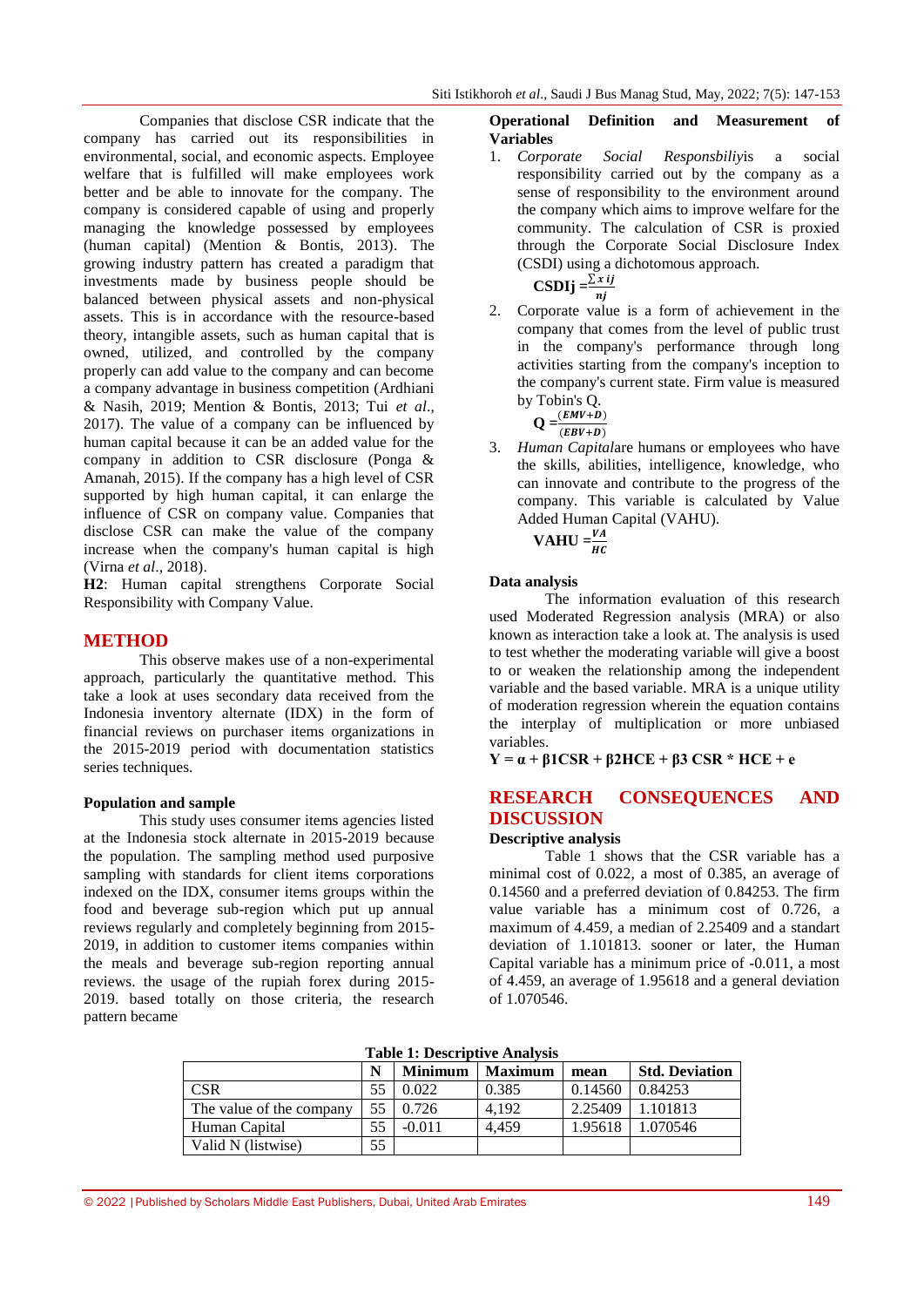Table 2 shows the results of the data normality test using the Kolmogorov-Smirnov test. Asymp Value. Sig (2-tailed) 0.917 exceeds the significance value of 0.05. This indicates that the research data meet the assumption of normality or are normally distributed.

| <b>Table 2: Normality Test</b> |                       |                                |  |
|--------------------------------|-----------------------|--------------------------------|--|
|                                |                       | <b>Unstandardized Residual</b> |  |
|                                |                       | 55                             |  |
| <b>Normal Parameters</b>       | mean                  | .0000000                       |  |
|                                | <b>Std. Deviation</b> | .94980817                      |  |
| Most extreme difference        | <b>Absolute</b>       | .075                           |  |
|                                | <b>Positive</b>       | .075                           |  |
|                                | negative              | .075                           |  |
| Kolmogorov – Smirnov Z         |                       | .555                           |  |
| asymp. Sig. (2-tailed)         |                       | .917                           |  |

Table 3 shows that the Durbin Watson value of 1.683 indicates that there is no autocorrelation in the data.

| <b>Table 3: Autocorrelation Test</b> |      |       |                                                                           |       |  |
|--------------------------------------|------|-------|---------------------------------------------------------------------------|-------|--|
|                                      |      |       | R Square   Adjusted R Square   Std. Error of The Estimate   Durbin-Watson |       |  |
| .679                                 | 2461 | .2429 | .829912                                                                   | 1.683 |  |

Based on Table 4, it can be seen that the tolerance value has a number more than 0.1 and the variance inflation factor (VIF) value is more than 10. Based on this, it can be stated that the regression model

does not find any correlation between the independent variables or multicollinearity-free variables used in the study.

|  | <b>Table 4: Multicollinearity Test</b> |  |
|--|----------------------------------------|--|
|  | Collingenity   Statistics              |  |

|            | <b>Collinearity</b> | <b>Statistics</b> 1 |
|------------|---------------------|---------------------|
|            | <b>Tolerance</b>    | VIF                 |
| <b>CSR</b> | 1.000               | 1,000               |
| HC.        | 1.000               | 1,000               |

Based on Figure 1, it can be seen that the points on the scatterplot spread above and below zero

on the Y axis, this indicates that there is no heteroscedasticity disorder in the regression model.



**Figure 1: Heteroscadicity Test with Scatterplot**

### *Moderated Regression Analysis*

Based on data from the variables that have been measured, a regression analysis was carried out to determine the effect of*Corporate Social Responsibility* on firm value, as well as testing the effect of corporate social responsibility on firm value moderated by human capital.

© 2022 |Published by Scholars Middle East Publishers, Dubai, United Arab Emirates 150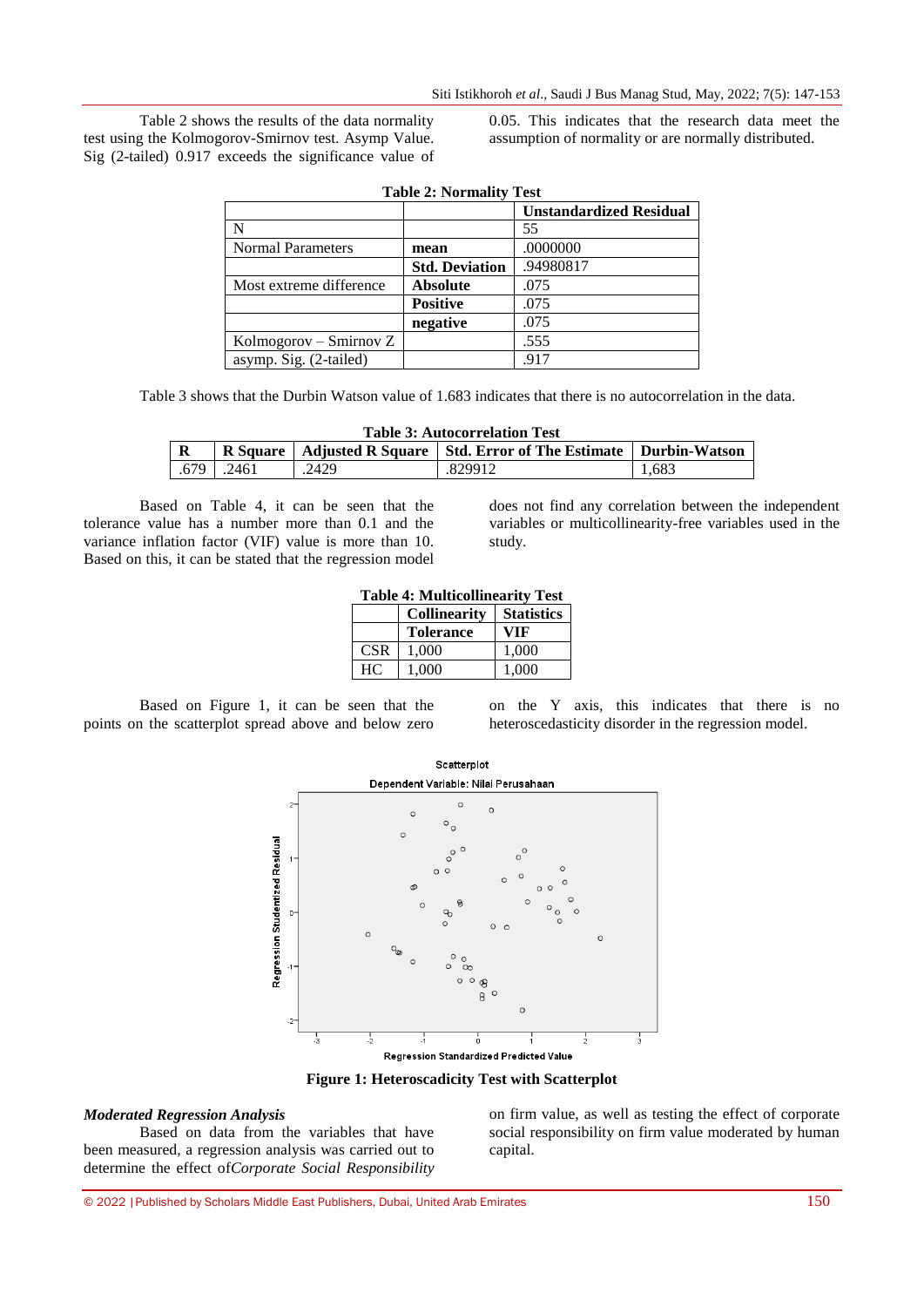| Table 4. Integrites of Information Internetwork Internet |            |                                    |            |                                  |         |      |
|----------------------------------------------------------|------------|------------------------------------|------------|----------------------------------|---------|------|
| Model                                                    |            | <b>Unstandardized Coefficients</b> |            | <b>Standardized Coefficients</b> |         |      |
|                                                          |            |                                    | Std. Error | Beta                             |         | Sig. |
|                                                          | (constant) | 1.039                              | .410       |                                  | 2.537   | .014 |
|                                                          | <b>CSR</b> | .581                               | 2.526      | $-121$                           | .626    | .534 |
|                                                          | HC.        | .551                               | .251       | .535                             | 2.567   | .013 |
|                                                          | CSR. HCE   | $-312$                             | 1.452      | $-.055$                          | $-.215$ | .831 |

**Table 4: Results of Moderated Regression Analysis**

The results showed that CSR has a t-count value of 0.626 with a significance level of 0.534 so that sig.t  $\langle 0.05 \rangle$  then corporate social responsibility has no effect on firm value. Furthermore, HC has a t-count value of -0.215 with a significance level of 0.831 so that the interaction variable cannot affect firm value, which means that human capital cannot moderate the relationship between CSR and firm value. based on these results, the role of the moderating variable is only as a predictor variable (independent).

# **DISCUSSION**

### **The Influence of Corporate Social Responsibility on Company Value**

Based on the results of data analysis, it is found that CSR has no effect on firm value. The size of the CSR disclosure carried out by the company is not able to increase the value of the company. This is because the company's CSR disclosure is still considered low. It is evident from the results of CSR disclosure that an average of 14% is obtained, which means that the company is considered not to have disclosed all the information.

The results of this study support research Tenriwaru & Nasaruddin (2020) shows that the company only cares about investors without thinking about implementing social responsibility activities, even though these activities are also for the common good in the future. Companies focus only on financial factors, and pay less attention to non-financial factors such as corporate social responsibility, as evidenced by the very low disclosure of corporate social responsibility.The results of this study support research that has been carried out by Hakim *et al*., (2019).

CSR disclosure can be a basic consideration for investors before carrying out their investment activities. CSR disclosure can convince investors that the company does not do things that can interfere with the company's operations. Several stakeholders can strategic management of companies in this modern era. However, no conclusive answer has been found to clarify whether CSR affects business performance or vice versa (Crisóstomo *et al*., 2011; Dusingize & Nyiransabimana, 2017).The effect of CSR on company value is strongly influenced by social actions that are relatively related to employees and environmental problems (Deswanto & Siregar, 2018; Dusingize & Nyiransabimana, 2017).

### *Human Capital* **as a moderator between corporate social responsibility and company value**

Based on the results of data analysis, it is found that human capital cannot moderate the relationship between CSR and firm value. Companies that disclose CSR do not make the company value increase when the company's human capital is high and companies that disclose CSR do not make company value decrease when the company's human capital is low. The results of this study support research Anggraini & Hariyati (2021) who argues that intellectual capital does not moderate corporate social responsibility with firm value.

*Human capital*does not have an influence on the relationship between CSR and company value because the function of the presence of human capital in the annual report of the companies used as samples of this research are people or employees who have an important role in their company which focuses on facilitating and meeting all employee needs, as well as the welfare of employees . Human resources or capital have five components: individual skills, individual motivation, leadership, organizational culture, and workgroup effectiveness. (Dwi *et al*., 2008). Each of these components has a capacity that is more focused on what the organization can do to achieve the company's goals.

Basically the company has been able to take advantage of the advantages it has. However, in terms of spending on CSR and human capital activities, the company is still considered not optimal in carrying out these activities. *Human capital* does not have an effect on the relationship between CSR and company value because many consumer goods companies are considered economic companies, namely companies that incur low costs for CSR and human capital, while the profits earned are high (Anggraini  $\&$  Hariyati, 2021). This does not agree with the resource-based theory which states that the resources used and managed by the company properly can add value to the company and can be a company advantage compared to other companies in business competition. For companies, CSR and human capital activities are considered a burden because they can reduce company profits even though CSR and company human capital are considered good. If the company's burden becomes high, this will cause investor interest to decrease to invest, resulting in a decrease in company value.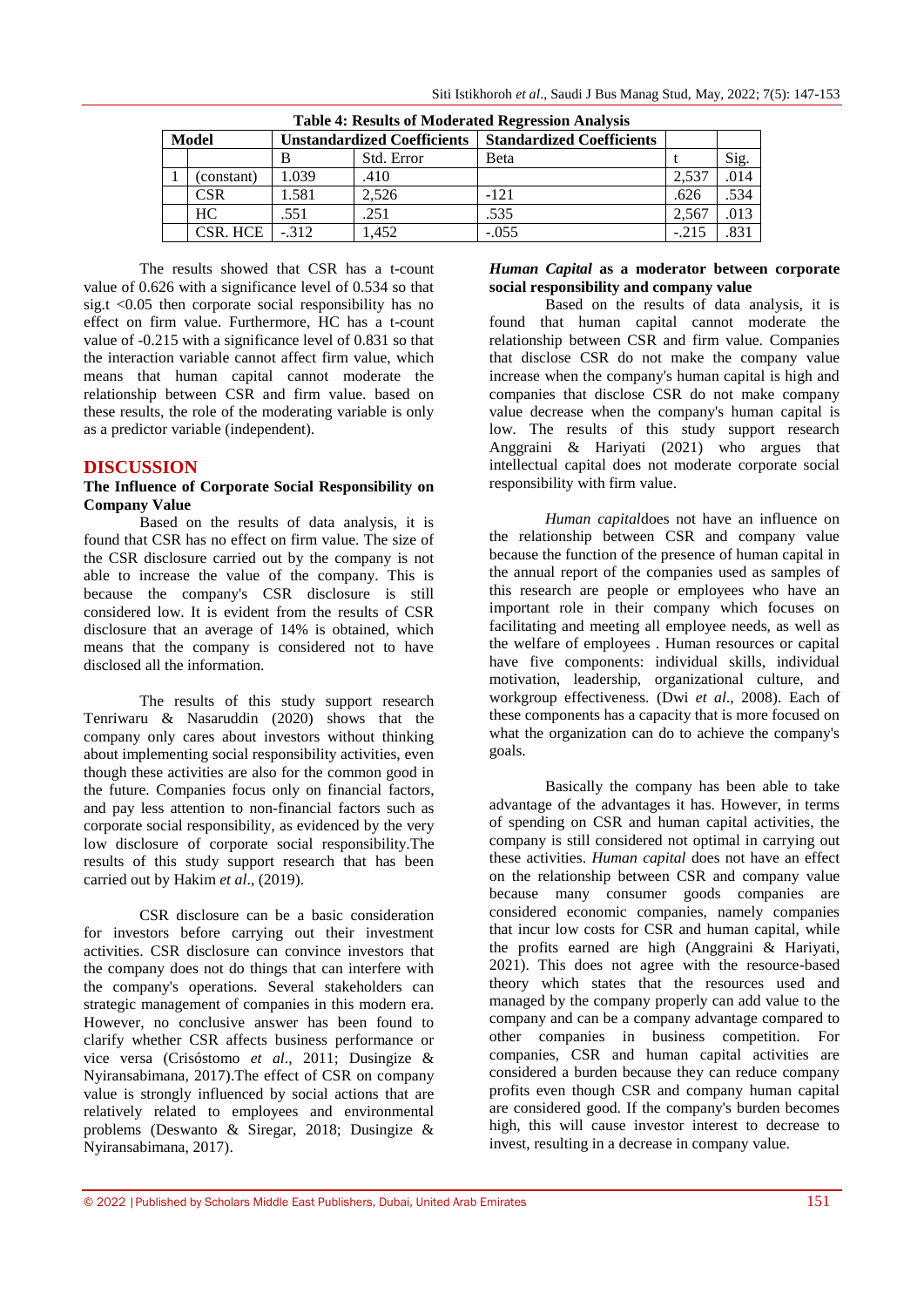## **REFERENCES**

- Anggraini, E., & Hariyati. (2021). Pengaruh Corporate Social Responsibility Terhadap Nilai Perusahaan Dengan Intellectual Capital Sebagai Variabel Moderasi. *AKUNTANSI, BISNIS DAN EKONOMI*, *1*, 219–235. https://doi.org/10.35129/ajar.v3i02.134
- Ardhiani, M. R. (2020). KINERJA KEUANGAN DAN ENVIRONMENTAL DISCLOSURE SEBAGAI MEDIATOR CORPORATE GOVERNANCE DAN NILAI PERUSAHAAN. *Majalah Ekonomi*, *25*(2), 89–102. http://jurnal.unipasby.ac.id/index.php/majalah\_eko nomi/article/view/2939
- Ardhiani, M. R., & Nasih, M. (2019). Intellectual capital mediation effect in Indonesia's banking industries. *International Journal of Innovation, Creativity and Change*, *9*(7), 342–354.
- Bernardi, C., & Stark, A. W. (2018). Environmental, social and governance disclosure, integrated reporting, and the accuracy of analyst forecasts. *British Accounting Review*, *50*(1), 16–31. https://doi.org/10.1016/j.bar.2016.10.001
- Brooks, C., & Oikonomou, I. (2018). The effects of environmental, social and governance disclosures and performance on firm value: A review of the literature in accounting and finance. *British Accounting Review*, *50*(1), 1–15. https://doi.org/10.1016/j.bar.2017.11.005
- Brown, N., & Deegan, C. (1998). The public disclosure of environmental performance information - A dual test of media agenda setting theory and legitimacy theory. *Accounting and Business Research*, *29*(1), 21–41. https://doi.org/10.1080/00014788.1998.9729564
- Crisóstomo, V. L., de Souza Freire, F., & Cortes de Vasconcellos, F. (2011). Corporate social responsibility, firm value and financial performance in Brazil. *Social Responsibility Journal*, *7*(2), 295–309. https://doi.org/10.1108/17471111111141549
- Deegan, C., & Rankin, M. (1997). The materiality of environmental information to users of annual reports. *Accounting, Auditing & Accountability Journal*, *144*(10), 20–21. https://doi.org/10.1177/1206331207304356
- Deswanto, R. B., & Siregar, S. V. (2018). The associations between environmental disclosures with financial performance, environmental performance, and firm value. *Social Responsibility Journal*, *14*(1), 180–193. https://doi.org/10.1108/SRJ-01-2017-0005
- Dipraja, I. (2014). Pengaruh Corporate Social Responsibility Terhadap Kinerja Keuangan (Studi empiris pada perusahaan manufaktur yang terdaftar di BEI periode 2010-2012). *Dian Nuswantara University Journal Of Accounting*, 1–17.
- Dusingize, M. P., & Nyiransabimana, V. (2017). Corporate Social Responsibility, Sustainability, and

Ethical Public Relations. *Corporate Social Responsibility, Sustainability, and Ethical Public Relations*. https://doi.org/10.1108/9781787145856

- Dwi, M., Astri, P., & Susanto, A. (2008). Analisis Pengaruh Human Capital Terhadap Kinerja Perusahaan (Studi Empiris pada Kantor Akuntan Publik di Indonesia). *Jurnal Akuntansi Dan Keuangan*, *10*(1), 11–21. https://doi.org/10.9744/jak.10.1.PP.11-21
- Fatemi, A., Glaum, M., & Kaiser, S. (2016). ESG performance and firm value: The moderating role of disclosure. *Global Finance Journal*. https://doi.org/10.1016/j.gfj.2017.03.001
- Gunawan, J. (2015). Corporate social disclosures in Indonesia: stakeholders' influence and motivation. *Social Responsibility Journal*, *11*(3), 535–552. https://doi.org/10.1108/SRJ-04-2014-0048
- Guthrie, J., Cuganesan, S., & Ward, L. (2007). Extended Performance Reporting : Evaluating Corporate Social Responsibility And Intellectual Capital Management. *Issues in Social and Environmental Accounting*, *1*(1), 1–25.
- Hakim, L. N., Lestari, S., Widiastuti, E., Dewi, M. K., Manajemen, J., & Soedirman, U. J. (2019). *Pengaruh Pengungkapan Corporate Social Responsibility Dan Good Corporate Governance*. *12*(2), 25–32.
- Istikhoroh, S., & Suhardiyah, M. (2016). *Peran Pengungkapan Corporate Social Responsibility dalam Meningkatkan Pengaruh Return on Equity terhadap Nilai Perusahaan*. *21*(1411), 275–285.
- Jensen, C., & Meckling, H. (1976). Theory of the Firm : Managerial Behavior, Agency Costs and Ownership Structure. *Journal of Financial Economics*, *3*(4), 305–360.
- Karina, D., & Setiadi, I. (2020). PEMODERASI CSR INFLUENCE ON CORPORATE VALUE WITH GCG AS MODERATORS. *JRAMB*, *6*(1), 37–49.
- Mention, A., & Bontis, N. (2013). Intellectual capital and performance within the banking sector of Luxembourg and Belgium. *Journal of Intellectual Capital*, *14*(2), 286–309. https://doi.org/10.1108/14691931311323896
- Ponga, B. T., & Amanah, L. (2015). Pengaruh CSR dan Modal Intelektual Terhadap Nilai Perusahaan dengan GCG Sebagai Pemoderasi. *Ilmu & Riset Akuntansi*, *4*(6), 1–15.
- Rim, H., & Kim, S. (2016). Dimensions of corporate social responsibility (CSR) skepticism and their impacts on public evaluations toward CSR. *Journal of Public Relations Research*, *28*(5– 6), 248–267. https://doi.org/10.1080/1062726X.2016.1261702
- Sarumpaet, S., Nelwan, M. L., & Dewi, D. N. (2017). The value relevance of environmental performance: evidence from Indonesia. *Social*   $Responsibility$ https://doi.org/10.1108/SRJ-01-2017-0003